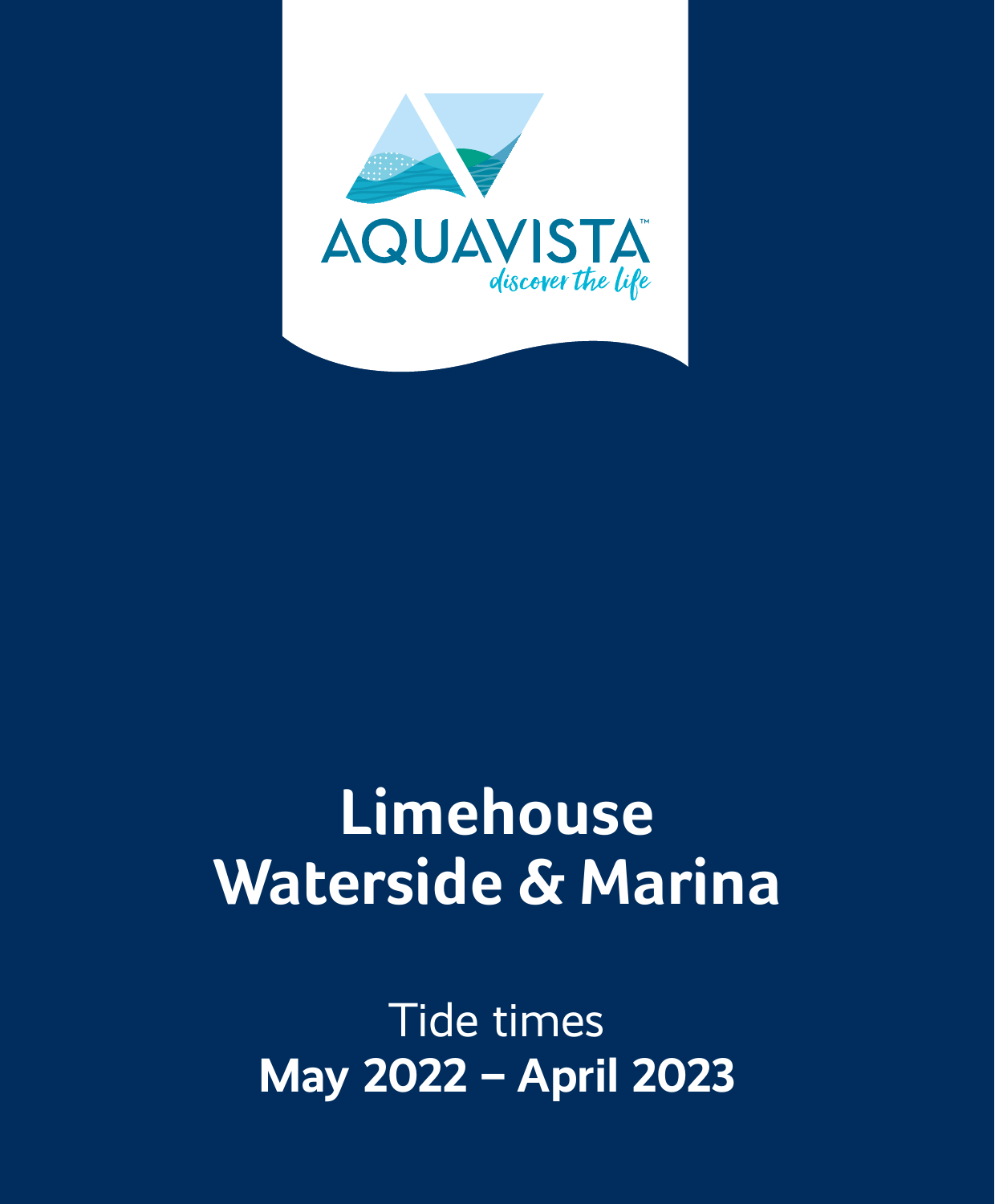|                            | <b>JUNE 2022</b>            |                |     |                                  |     |         |     | <b>LONDON BRIDGE (TOWER PIER)</b> |     |
|----------------------------|-----------------------------|----------------|-----|----------------------------------|-----|---------|-----|-----------------------------------|-----|
|                            |                             |                |     | <b>HEIGHTS ABOVE CHART DATUM</b> |     |         |     |                                   |     |
| 55<br>$\overline{5}$       |                             |                |     | <b>High Water</b>                |     |         |     | <b>Low Water</b>                  |     |
|                            | Date                        | <b>Morning</b> |     | Afternoon                        |     | Morning |     | Afternoon                         |     |
| October, please add 1 hour |                             | Time           | m   | Time                             | m   | Time    | m   | Time                              | m   |
|                            | W<br>1                      | 02 40          | 7.0 | 14 56                            | 6.7 | 08 55   | 0.8 | 21 31                             | 0.7 |
|                            | $\overline{2}$<br><b>TH</b> | 03 16          | 6.9 | 15 28                            | 6.6 | 09 24   | 0.9 | 22 01                             | 0.7 |
|                            | F<br>3                      | 03 50          | 6.8 | 16 01                            | 6.5 | 09 55   | 0.9 | 22 32                             | 0.8 |
|                            | <b>SA</b><br>4              | 04 25          | 6.6 | 16 34                            | 6.3 | 10 27   | 1.0 | 23 04                             | 0.9 |
|                            | 5<br>SU                     | 05 01          | 6.4 | 17 10                            | 6.1 | 11 00   | 1.2 | 23 36                             | 1.0 |
|                            | 6<br>M                      | 05 40          | 6.2 | 17 52                            | 6.0 | 11 36   | 1.3 |                                   |     |
|                            | $\overline{7}$<br>TU<br>r   | 06 27          | 6.1 | 1841                             | 5.8 | 00 12   | 1.1 | 12 20                             | 1.5 |
|                            | W<br>8                      | 07 22          | 6.0 | 1942                             | 5.8 | 01 01   | 1.1 | 13 18                             | 1.6 |
|                            | <b>TH</b><br>9              | 08 32          | 6.0 | 21 01                            | 5.9 | 02 06   | 1.2 | 14 30                             | 1.6 |
| 80                         | F<br>10                     | 09 44          | 6.1 | 22 13                            | 6.2 | 03 22   | 1.0 | 1546                              | 1.5 |
|                            | <b>SA</b><br>11             | 1047           | 6.4 | 23 14                            | 6.6 | 04 31   | 0.8 | 1700                              | 1.3 |
|                            | SU<br>12                    | 11 45          | 6.7 |                                  |     | 05 34   | 0.7 | 18 12                             | 1.1 |
|                            | 13<br>M                     | 00 10          | 6.9 | 12 40                            | 6.8 | 06 38   | 0.6 | 19 21                             | 0.9 |
|                            | TU<br>14<br>$\circ$         | 01 02          | 7.2 | 13 32                            | 6.9 | 07 42   | 0.6 | 20 21                             | 0.7 |
| From 27 March              | 15<br>W                     | 01 53          | 7.3 | 14 22                            | 6.9 | 08 38   | 0.6 | 21 15                             | 0.5 |
|                            | <b>TH</b><br>16             | 02 44          | 7.4 | 15 11                            | 6.9 | 09 28   | 0.7 | 22 05                             | 0.4 |
|                            | F<br>17                     | 03 34          | 7.4 | 16 00                            | 6.8 | 10 14   | 0.7 | 22 51                             | 0.3 |
|                            | <b>SA</b><br>18             | 04 25          | 7.3 | 16 48                            | 6.7 | 10 58   | 0.8 | 23 35                             | 0.3 |
|                            | SU<br>19                    | 05 16          | 7.1 | 17 38                            | 6.6 | 11 40   | 0.9 |                                   |     |
|                            | 20<br>M                     | 06 11          | 6.8 | 18 31                            | 6.4 | 00 19   | 0.4 | 12 25                             | 1.1 |
|                            | TU<br>21<br>$\mathcal{L}$   | 07 07          | 6.6 | 19 28                            | 6.3 | 01 06   | 0.5 | 13 16                             | 1.2 |
|                            | W<br>22                     | 08 06          | 6.4 | 20 28                            | 6.3 | 01 58   | 0.6 | 14 14                             | 1.3 |
|                            | <b>TH</b><br>23             | 09 06          | 6.3 | 21 29                            | 6.3 | 02 54   | 0.7 | 15 17                             | 1.4 |
|                            | F<br>24                     | 10 07          | 6.3 | 22 30                            | 6.3 | 03 51   | 0.8 | 16 21                             | 1.3 |
|                            | <b>SA</b><br>25             | 11 09          | 6.3 | 23 28                            | 6.4 | 04 47   | 0.9 | 17 22                             | 1.2 |
|                            | SU<br>26                    |                |     | 12 04                            | 6.4 | 05 43   | 1.0 | 18 21                             | 1.0 |
|                            | 27<br>М                     | 00 20          | 6.6 | 12 50                            | 6.5 | 06 36   | 1.0 | 19 12                             | 0.8 |
|                            | TU<br>28                    | 01 05          | 6.7 | 13 30                            | 6.6 | 07 22   | 1.0 | 1958                              | 0.7 |
|                            | W<br>29                     | 01 47          | 6.8 | 14 08                            | 6.6 | 08 03   | 1.0 | 20 38                             | 0.7 |
|                            | <b>TH</b><br>30             | 02 26          | 6.8 | 14 43                            | 6.6 | 08 40   | 1.0 | 21 16                             | 0.7 |
|                            |                             |                |     |                                  |     |         |     |                                   |     |

**Time Zone UT(GMT)**

**MAY 2022 LONDON BRIDGE (TOWER PIER)**

From 27 March – 30 October, please add 1 hour for BST

From 27 March - 30 October, please add 1 hour for BST

|                              |         |         |                   |           |     | <b>HEIGHTS ABOVE CHART DATUM</b> |     |                  |     |  |
|------------------------------|---------|---------|-------------------|-----------|-----|----------------------------------|-----|------------------|-----|--|
|                              |         |         | <b>High Water</b> |           |     |                                  |     | <b>Low Water</b> |     |  |
| Date                         |         | Mornina |                   | Afternoon |     | Morning                          |     | Afternoon        |     |  |
|                              |         | Time    | m                 | Time      | m   | Time                             | m   | <b>Time</b>      | m   |  |
| SU<br>1                      |         | 01 58   | 7.0               | 14 20     | 6.9 | 08 42                            | 0.5 | 20 58            | 0.7 |  |
| $\overline{2}$<br>M          |         | 02 31   | 7.1               | 14 51     | 6.9 | 09 09                            | 0.6 | 21 30            | 0.6 |  |
| 3<br>TU                      |         | 03 04   | 7.2               | 15 21     | 6.8 | 09 29                            | 0.6 | 21 57            | 0.7 |  |
| W<br>$\overline{\mathbf{4}}$ |         | 03 38   | 7.1               | 1551      | 6.7 | 09 51                            | 0.7 | 22 22            | 0.8 |  |
| 5<br><b>TH</b>               |         | 04 11   | 6.8               | 16 21     | 6.5 | 10 18                            | 0.8 | 22 48            | 0.9 |  |
| F<br>6                       |         | 04 44   | 6.5               | 16 52     | 6.2 | 1045                             | 1.0 | 23 16            | 1.0 |  |
| $\overline{7}$<br><b>SA</b>  |         | 05 18   | 6.3               | 17 25     | 6.0 | 11 13                            | 1.2 | 23 44            | 1.2 |  |
| SU<br>8                      |         | 05 58   | 6.0               | 18 08     | 5.7 | 1147                             | 1.4 |                  |     |  |
| M<br>9                       | D       | 06 48   | 5.7               | 1906      | 5.5 | 00 21                            | 1.3 | 12 32            | 1.7 |  |
| 10<br>TU                     |         | 07 56   | 5.6               | 20 30     | 5.4 | 01 19                            | 1.5 | 1346             | 1.9 |  |
| W<br>11                      |         | 09 24   | 5.7               | 21 59     | 5.7 | 03 05                            | 1.5 | 15 27            | 1.8 |  |
| 12<br><b>TH</b>              |         | 10 30   | 6.1               | 23 01     | 6.1 | 04 21                            | 1.2 | 1642             | 1.5 |  |
| 13<br>F                      |         | 11 27   | 6.5               | 23 54     | 6.6 | 05 21                            | 0.8 | 1747             | 1.3 |  |
| <b>SA</b><br>14              |         |         |                   | 12 19     | 6.8 | 06 19                            | 0.7 | 18 50            | 1.1 |  |
| SU<br>15                     |         | 00 41   | 6.9               | 1306      | 6.9 | 07 18                            | 0.6 | 19 50            | 1.0 |  |
| 16<br>M                      | $\circ$ | 01 27   | 7.2               | 1352      | 7.0 | 08 12                            | 0.5 | 20 42            | 0.8 |  |
| 17<br>TU                     |         | 02 11   | 7.3               | 14 36     | 7.0 | 08 59                            | 0.5 | 21 29            | 0.6 |  |
| 18<br>W                      |         | 02 56   | 7.4               | 15 21     | 6.9 | 0941                             | 0.5 | 22 12            | 0.5 |  |
| 19<br>TH                     |         | 03 41   | 7.3               | 16 06     | 6.7 | 10 19                            | 0.7 | 22 51            | 0.5 |  |
| F<br>20                      |         | 04 29   | 7.1               | 16 53     | 6.5 | 10 55                            | 0.8 | 23 30            | 0.6 |  |
| <b>SA</b><br>21              |         | 05 20   | 6.9               | 1743      | 6.2 | 11 37                            | 1.0 |                  |     |  |
| 22<br>SU                     | €       | 06 19   | 6.6               | 1843      | 6.0 | 00 12                            | 0.7 | 12 26            | 1.3 |  |
| 23<br>M                      |         | 07 25   | 6.4               | 1952      | 6.0 | 01 08                            | 0.9 | 13 30            | 1.5 |  |
| 24<br>TU                     |         | 08 34   | 6.3               | 21 03     | 6.0 | 02 20                            | 0.9 | 14 45            | 1.5 |  |
| 25<br>W                      |         | 09 43   | 6.4               | 22 12     | 6.2 | 03 33                            | 0.9 | 15 59            | 1.4 |  |
| 26<br><b>TH</b>              |         | 1051    | 6.5               | 23 15     | 6.4 | 04 44                            | 0.7 | 1708             | 1.2 |  |
| F<br>27                      |         | 1151    | 6.6               |           |     | 05 50                            | 0.7 | 18 09            | 1.0 |  |
| 28<br><b>SA</b>              |         | 00 08   | 6.6               | 12 38     | 6.7 | 06 43                            | 0.7 | 19 02            | 0.9 |  |
| SU<br>29                     |         | 00 51   | 6.8               | 13 18     | 6.7 | 07 24                            | 0.7 | 1946             | 0.8 |  |
| M<br>30                      |         | 01 29   | 6.9               | 1352      | 6.7 | 07 58                            | 0.8 | 20 25            | 0.7 |  |
| 31<br>TU                     |         | 02 05   | 7.0               | 14 24     | 6.8 | 08 27                            | 0.8 | 21 00            | 0.7 |  |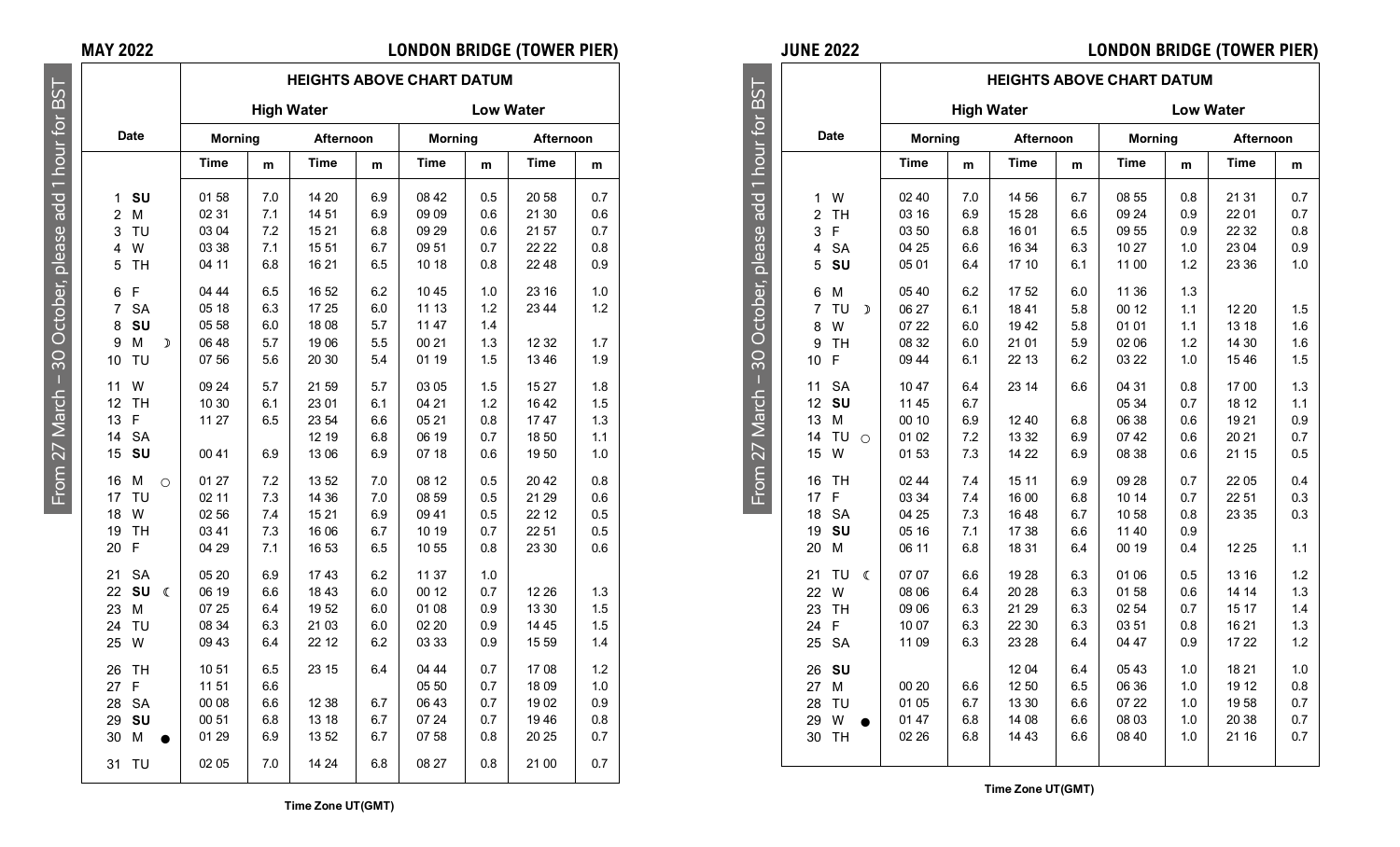|                     | <b>AUGUST 2022</b>   |         |                   |                  |     |                                  |     | <b>LONDON BRIDGE (TOWER PIER)</b> |        |
|---------------------|----------------------|---------|-------------------|------------------|-----|----------------------------------|-----|-----------------------------------|--------|
|                     |                      |         |                   |                  |     | <b>HEIGHTS ABOVE CHART DATUM</b> |     |                                   |        |
| 58<br>8             |                      |         | <b>High Water</b> |                  |     |                                  |     | <b>Low Water</b>                  |        |
|                     | Date                 | Mornina |                   | <b>Afternoon</b> |     | Mornina                          |     | Afternoon                         |        |
| hour                |                      | Time    | m                 | Time             | m   | Time                             | m   | Time                              | m      |
|                     | М<br>1               | 03 55   | 6.8               | 16 09            | 6.7 | 10 23                            | 0.9 | 22 55                             | 0.4    |
|                     | $\overline{2}$<br>TU | 04 27   | 6.8               | 1641             | 6.6 | 1057                             | 1.0 | 23 25                             | 0.5    |
|                     | 3<br>W               | 05 01   | 6.7               | 17 14            | 6.5 | 11 27                            | 1.1 | 23 50                             | 0.7    |
|                     | 4<br>TH              | 05 38   | 6.5               | 1751             | 6.4 | 1157                             | 1.2 |                                   |        |
| October, please add | 5<br>F<br>ъ          | 06 19   | 6.3               | 18 34            | 6.4 | 00 15                            | 0.8 | 12 30                             | 1.4    |
|                     | SA<br>6              | 07 08   | 6.1               | 19 28            | 6.2 | 00 49                            | 0.9 | 13 14                             | 1.5    |
|                     | $\overline{7}$<br>SU | 08 14   | 5.9               | 2043             | 6.1 | 01 37                            | 1.1 | 14 17                             | 1.6    |
|                     | 8<br>М               | 09 38   | 5.9               | 22 12            | 6.2 | 02 59                            | 1.3 | 15 57                             | 1.6    |
|                     | 9<br>TU              | 10 56   | 6.1               | 23 28            | 6.5 | 04 38                            | 1.3 | 17 27                             | 1.2    |
| 80                  | W<br>10              |         |                   | 12 09            | 6.4 | 05 59                            | 1.1 | 18 54                             | 0.8    |
|                     | TH<br>11             | 00 36   | 6.9               | 13 10            | 6.7 | 07 20                            | 0.9 | 20 06                             | 0.4    |
|                     | 12<br>F<br>$\bigcap$ | 01 35   | 7.2               | 14 03            | 6.9 | 08 23                            | 0.7 | 21 03                             | 0.1    |
|                     | <b>SA</b><br>13      | 02 26   | 7.4               | 14 50            | 7.1 | 09 16                            | 0.6 | 21 52                             | $-0.1$ |
|                     | 14<br>SU             | 03 13   | 7.4               | 15 33            | 7.2 | 10 02                            | 0.6 | 22 36                             | $-0.2$ |
| 27 March            | 15<br>М              | 03 58   | 7.4               | 16 14            | 7.2 | 1043                             | 0.6 | 23 13                             | $-0.1$ |
| From                | 16<br>TU             | 04 40   | 7.2               | 16 53            | 7.1 | 11 18                            | 0.7 | 23 44                             | 0.2    |
|                     | 17<br>W              | 05 21   | 7.0               | 1731             | 6.9 | 1149                             | 0.8 |                                   |        |
|                     | TH<br>18             | 06 00   | 6.6               | 18 11            | 6.7 | 00 08                            | 0.5 | 12 17                             | 1.0    |
|                     | F<br>19<br>¢         | 06 39   | 6.2               | 18 54            | 6.4 | 00 31                            | 0.8 | 12 46                             | 1.3    |
|                     | 20<br><b>SA</b>      | 07 23   | 5.9               | 1946             | 6.0 | 01 00                            | 1.1 | 13 25                             | 1.5    |
|                     | 21<br>SU             | 08 17   | 5.7               | 20 53            | 5.8 | 0145                             | 1.5 | 14 27                             | 1.7    |
|                     | 22<br>М              | 09 27   | 5.5               | 22 10            | 5.8 | 03 04                            | 1.7 | 15 55                             | 1.7    |
|                     | 23<br>TU             | 10 50   | 5.7               | 23 26            | 6.0 | 04 27                            | 1.7 | 17 10                             | 1.4    |
|                     | W<br>24              |         |                   | 12 00            | 6.0 | 05 39                            | 1.5 | 18 17                             | 1.0    |
|                     | 25<br>TH             | 00 25   | 6.4               | 12 50            | 6.4 | 06 42                            | 1.3 | 19 14                             | 0.8    |
|                     | F<br>26              | 01 12   | 6.6               | 13 33            | 6.6 | 07 33                            | 1.1 | 20 02                             | 0.6    |
|                     | <b>SA</b><br>27      | 01 52   | 6.8               | 14 10            | 6.7 | 08 17                            | 1.1 | 20 44                             | 0.5    |
|                     | SU<br>28             | 02 27   | 6.8               | 14 44            | 6.8 | 08 57                            | 1.1 | 21 24                             | 0.4    |
|                     | 29<br>М              | 02 59   | 6.9               | 15 15            | 6.9 | 09 35                            | 1.0 | 22 01                             | 0.4    |
|                     | 30<br>TU             | 03 30   | 6.9               | 1545             | 6.9 | 10 11                            | 0.9 | 22 35                             | 0.4    |
|                     | W<br>31              | 04 02   | 6.9               | 16 16            | 6.9 | 1044                             | 1.0 | 23 03                             | 0.5    |

**JULY 2022 LONDON BRIDGE (TOWER PIER)**

|                         | Date      |           | <b>Morning</b> |     | Afternoon |     | Morning |     | Afternoon |     |
|-------------------------|-----------|-----------|----------------|-----|-----------|-----|---------|-----|-----------|-----|
|                         |           |           | Time           | m   | Time      | m   | Time    | m   | Time      | m   |
| 1                       | F         |           | 03 02          | 6.8 | 15 17     | 6.6 | 09 14   | 1.0 | 21 53     | 0.6 |
| $\overline{2}$          | <b>SA</b> |           | 03 37          | 6.7 | 15 51     | 6.6 | 09 48   | 1.0 | 22 28     | 0.6 |
| 3                       | SU        |           | 04 11          | 6.7 | 16 24     | 6.5 | 10 24   | 1.0 | 23 03     | 0.6 |
| $\overline{\mathbf{4}}$ | M         |           | 04 46          | 6.6 | 16 59     | 6.4 | 11 00   | 1.1 | 23 35     | 0.7 |
| 5                       | TU        |           | 05 24          | 6.5 | 17 36     | 6.3 | 11 35   | 1.2 |           |     |
| 6                       | W         |           | 06 05          | 6.3 | 18 18     | 6.2 | 00 06   | 0.8 | 12 11     | 1.3 |
| $\overline{7}$          | <b>TH</b> | Þ         | 06 51          | 6.2 | 1906      | 6.1 | 0041    | 0.9 | 12 54     | 1.4 |
| 8                       | F         |           | 0747           | 6.1 | 20 07     | 6.1 | 01 25   | 0.9 | 13 48     | 1.5 |
| 9                       | <b>SA</b> |           | 08 59          | 6.1 | 21 26     | 6.2 | 02 25   | 1.0 | 14 58     | 1.5 |
| 10                      | SU        |           | 10 11          | 6.2 | 22 39     | 6.5 | 03 44   | 1.0 | 16 24     | 1.4 |
| 11                      | M         |           | 11 18          | 6.4 | 23 45     | 6.8 | 05 00   | 0.9 | 1745      | 1.1 |
| 12                      | TU        |           |                |     | 12 21     | 6.6 | 06 11   | 0.8 | 19 00     | 0.8 |
| 13                      | w         | $\bigcap$ | 00 45          | 7.0 | 13 18     | 6.8 | 07 24   | 0.8 | 20 09     | 0.6 |
| 14                      | TH        |           | 01 42          | 7.2 | 14 12     | 6.9 | 08 29   | 0.7 | 21 09     | 0.3 |
| 15                      | F         |           | 02 35          | 7.4 | 1503      | 7.0 | 09 24   | 0.7 | 22 02     | 0.1 |
| 16                      | <b>SA</b> |           | 03 26          | 7.4 | 15 50     | 7.0 | 10 13   | 0.7 | 22 50     | 0.0 |
| 17                      | SU        |           | 04 15          | 7.4 | 16 36     | 7.0 | 10 56   | 0.7 | 23 32     | 0.0 |
| 18                      | M         |           | 05 03          | 7.2 | 17 20     | 6.9 | 11.36   | 0.7 |           |     |
| 19                      | TU        |           | 05 51          | 7.0 | 18 06     | 6.8 | 00 09   | 0.1 | 12 12     | 0.9 |
| 20                      | w         | ¢         | 06 39          | 6.7 | 1852      | 6.6 | 00 44   | 0.3 | 12 51     | 1.0 |
| 21                      | <b>TH</b> |           | 07 28          | 6.4 | 1944      | 6.4 | 01 21   | 0.6 | 13 33     | 1.3 |
| 22                      | F         |           | 08 20          | 6.2 | 2041      | 6.2 | 02 04   | 0.9 | 14 26     | 1.4 |
| 23                      | <b>SA</b> |           | 09 16          | 6.0 | 21 42     | 6.1 | 02 57   | 1.1 | 15 30     | 1.5 |
| 24                      | SU        |           | 10 19          | 5.9 | 22 48     | 6.2 | 03 57   | 1.2 | 16 37     | 1.4 |
| 25                      | M         |           | 11 28          | 6.0 | 23 52     | 6.3 | 04 59   | 1.3 | 1742      | 1.2 |
| 26                      | TU        |           |                |     | 12 26     | 6.3 | 06 02   | 1.2 | 1843      | 0.9 |
| 27                      | W         |           | 0046           | 6.6 | 13 13     | 6.5 | 07 01   | 1.1 | 19 37     | 0.7 |
| 28                      | TH.       |           | 01 33          | 6.7 | 1354      | 6.6 | 07 50   | 1.1 | 20 23     | 0.6 |
| 29                      | F         |           | 02 13          | 6.8 | 14 32     | 6.7 | 08 32   | 1.1 | 21 04     | 0.6 |
| 30                      | <b>SA</b> |           | 02 50          | 6.8 | 15 06     | 6.7 | 09 11   | 1.1 | 21 43     | 0.5 |
| 31                      | SU        |           | 03 23          | 6.8 | 15 38     | 6.7 | 09 48   | 1.0 | 22 21     | 0.4 |

**HEIGHTS ABOVE CHART DATUM High Water Low Water**

**Time Zone UT(GMT)**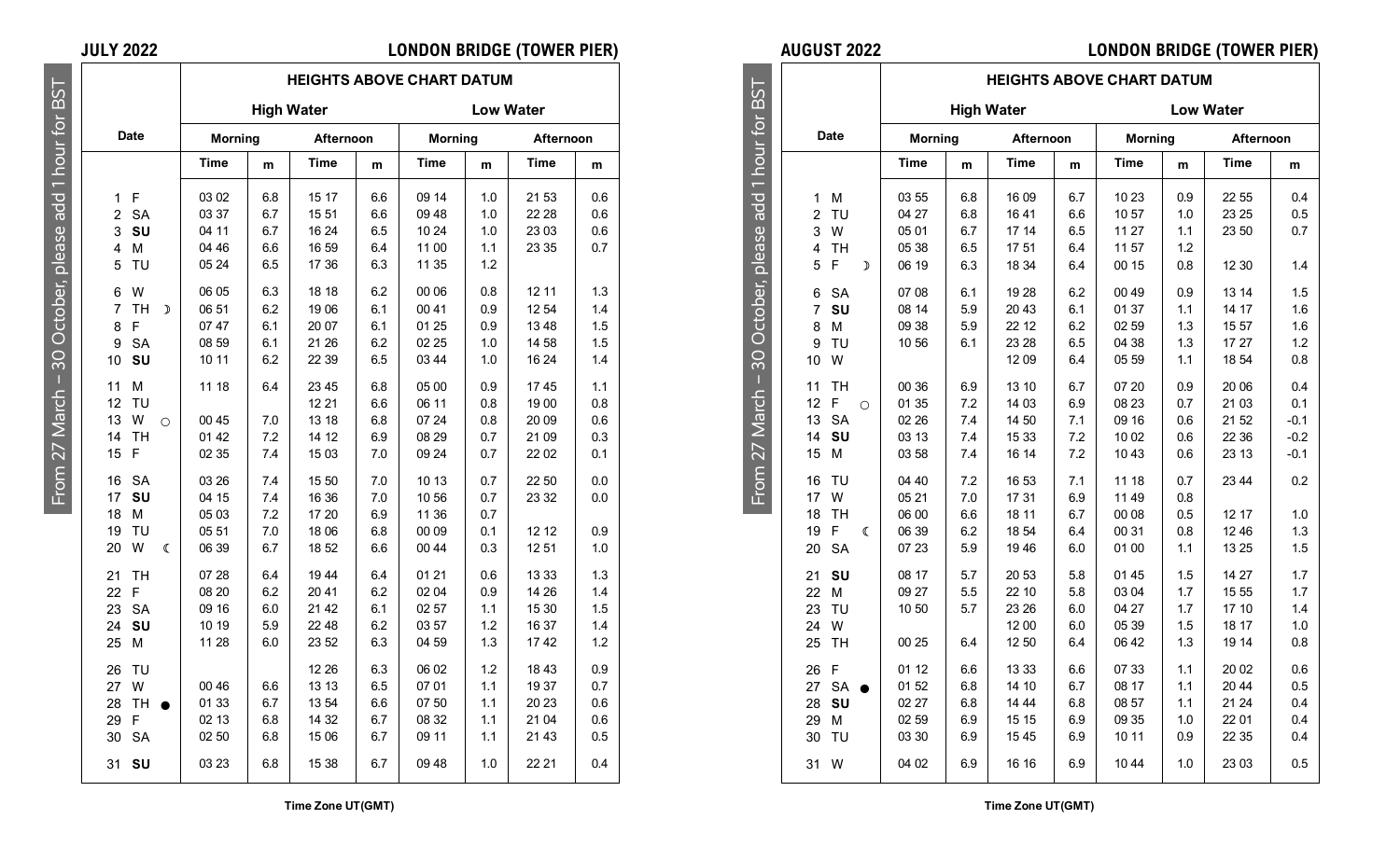|                     | OCTOBER 2022         |                |     |                   |     | <b>LONDON BRIDGE (TOWER PIER)</b> |                  |           |     |
|---------------------|----------------------|----------------|-----|-------------------|-----|-----------------------------------|------------------|-----------|-----|
|                     |                      |                |     |                   |     | <b>HEIGHTS ABOVE CHART DATUM</b>  |                  |           |     |
| for BST             |                      |                |     | <b>High Water</b> |     |                                   | <b>Low Water</b> |           |     |
|                     | Date                 | <b>Morning</b> |     | Afternoon         |     | Morning                           |                  | Afternoon |     |
| 1 hour              |                      | Time           | m   | Time              | m   | Time                              | m                | Time      | m   |
|                     | SA<br>1              | 04 45          | 6.5 | 17 05             | 6.8 | 11 20                             | 1.1              | 23 22     | 1.0 |
|                     | SU<br>$\overline{2}$ | 05 24          | 6.2 | 1751              | 6.5 | 11 51                             | 1.2              | 23 58     | 1.3 |
|                     | M<br>3<br>D          | 06 13          | 5.9 | 1849              | 6.2 |                                   |                  | 12 33     | 1.4 |
|                     | 4<br>TU              | 07 20          | 5.6 | 20 14             | 5.9 | 00 48                             | 1.7              | 13 39     | 1.6 |
| October, please add | 5<br>W               | 08 59          | 5.5 | 21 49             | 6.1 | 02 32                             | 2.0              | 15 36     | 1.6 |
|                     | 6<br>TH              | 10 32          | 5.8 | 23 11             | 6.5 | 04 16                             | 1.8              | 1721      | 1.1 |
|                     | F<br>$\overline{7}$  | 11 46          | 6.3 |                   |     | 05 45                             | 1.3              | 18 37     | 0.5 |
|                     | 8<br><b>SA</b>       | 00 16          | 6.9 | 1241              | 6.7 | 06 52                             | 1.0              | 19 33     | 0.2 |
|                     | SU<br>9<br>$\circ$   | 01 07          | 7.1 | 13 25             | 7.0 | 07 44                             | 0.7              | 20 19     | 0.1 |
| 80                  | M<br>10              | 01 49          | 7.2 | 14 04             | 7.1 | 08 31                             | 0.7              | 21 00     | 0.2 |
|                     | 11<br>TU             | 02 27          | 7.2 | 14 39             | 7.3 | 09 12                             | 0.6              | 21 35     | 0.3 |
|                     | 12<br>W              | 03 02          | 7.1 | 15 13             | 7.3 | 09 49                             | 0.7              | 22 02     | 0.5 |
|                     | 13<br><b>TH</b>      | 03 35          | 7.0 | 1548              | 7.3 | 10 19                             | 0.7              | 22 19     | 0.7 |
|                     | F<br>14              | 04 06          | 6.8 | 16 22             | 7.0 | 10 42                             | 0.9              | 22 36     | 0.9 |
| From 27 March       | 15<br>SA             | 04 36          | 6.5 | 16 56             | 6.7 | 11 03                             | 1.0              | 22 59     | 1.1 |
|                     | SU<br>16             | 05 05          | 6.2 | 17 31             | 6.3 | 11 28                             | 1.2              | 23 26     | 1.4 |
|                     | 17<br>M<br>€         | 05 35          | 5.9 | 18 10             | 5.9 | 11 55                             | 1.4              | 23 56     | 1.7 |
|                     | 18<br>TU             | 06 15          | 5.5 | 19 02             | 5.5 |                                   |                  | 12 32     | 1.7 |
|                     | 19<br>W              | 07 16          | 5.2 | 20 28             | 5.3 | 00 40                             | 2.1              | 1342      | 2.0 |
|                     | 20<br><b>TH</b>      | 09 07          | 5.1 | 22 00             | 5.5 | 02 26                             | 2.4              | 15 51     | 1.8 |
|                     | F<br>21              | 10 33          | 5.5 | 23 04             | 6.0 | 04 23                             | 2.1              | 16 57     | 1.4 |
|                     | <b>SA</b><br>22      | 11 32          | 6.0 | 23 55             | 6.4 | 05 26                             | 1.7              | 17 53     | 1.0 |
|                     | SU<br>23             |                |     | 12 19             | 6.4 | 06 20                             | 1.4              | 1845      | 0.8 |
|                     | M<br>24              | 00 37          | 6.7 | 12 58             | 6.7 | 07 10                             | 1.3              | 19 34     | 0.7 |
|                     | TU<br>25             | 01 16          | 6.8 | 13 35             | 6.9 | 07 57                             | 1.1              | 20 18     | 0.6 |
|                     | W<br>26              | 01 54          | 7.0 | 14 12             | 7.1 | 08 42                             | 1.0              | 20 59     | 0.6 |
|                     | 27<br>TH             | 02 32          | 7.0 | 14 50             | 7.2 | 09 24                             | 0.9              | 21 35     | 0.7 |
|                     | F<br>28              | 03 11          | 6.9 | 15 29             | 7.2 | 10 02                             | 0.9              | 22 06     | 0.8 |
|                     | <b>SA</b><br>29      | 03 49          | 6.8 | 16 09             | 7.1 | 10 36                             | 0.9              | 22 34     | 0.9 |
|                     | SU<br>30             | 04 28          | 6.5 | 16 53             | 6.9 | 11 08                             | 0.9              | 2309      | 1.1 |
|                     | 31<br>M              | 05 11          | 6.2 | 1744              | 6.5 | 11 44                             | 1.1              | 23 52     | 1.4 |

**SEPTEMBER 2022 LONDON BRIDGE (TOWER PIER)**

|                      |         | <b>HEIGHTS ABOVE CHART DATUM</b> |                   |     |         |     |                  |        |  |  |
|----------------------|---------|----------------------------------|-------------------|-----|---------|-----|------------------|--------|--|--|
|                      |         |                                  | <b>High Water</b> |     |         |     | <b>Low Water</b> |        |  |  |
| Date                 | Mornina |                                  | Afternoon         |     | Morning |     | Afternoon        |        |  |  |
|                      | Time    | m                                | Time              | m   | Time    | m   | Time             | m      |  |  |
| <b>TH</b><br>1       | 04 35   | 6.7                              | 16 49             | 6.8 | 11 13   | 1.1 | 23 24            | 0.7    |  |  |
| $\overline{2}$<br>F  | 05 10   | 6.5                              | 17 25             | 6.6 | 11 38   | 1.2 | 23 46            | 0.9    |  |  |
| 3<br>SA<br>D         | 05 49   | 6.2                              | 18 08             | 6.5 |         |     | 12 08            | 1.4    |  |  |
| 4<br>SU              | 06 36   | 6.0                              | 19 03             | 6.2 | 00 17   | 1.1 | 1247             | 1.5    |  |  |
| 5<br>M               | 07 39   | 5.7                              | 20 19             | 6.0 | 01 03   | 1.4 | 1349             | 1.7    |  |  |
| TU<br>6              | 09 13   | 5.6                              | 21 57             | 6.0 | 02 31   | 1.8 | 1542             | 1.7    |  |  |
| $\overline{7}$<br>W  | 10 43   | 5.8                              | 23 21             | 6.4 | 04 26   | 1.7 | 17 24            | 1.3    |  |  |
| <b>TH</b><br>8       |         |                                  | 12 02             | 6.2 | 05 58   | 1.3 | 18 54            | 0.7    |  |  |
| F<br>9               | 00 30   | 6.8                              | 13 00             | 6.7 | 07 13   | 0.9 | 1956             | 0.2    |  |  |
| $SA \circ$<br>10     | 01 25   | 7.2                              | 13 48             | 7.0 | 08 09   | 0.7 | 2047             | $-0.1$ |  |  |
| SU<br>11             | 02 11   | 7.3                              | 14 30             | 7.1 | 08 58   | 0.6 | 21 31            | $-0.1$ |  |  |
| M<br>12              | 02 54   | 7.3                              | 15 08             | 7.3 | 09 41   | 0.6 | 22 10            | 0.0    |  |  |
| 13<br>TU             | 03 33   | 7.3                              | 1545              | 7.3 | 10 19   | 0.6 | 2242             | 0.2    |  |  |
| 14<br>W              | 04 10   | 7.1                              | 16 20             | 7.2 | 10 52   | 0.7 | 23 07            | 0.5    |  |  |
| 15<br><b>TH</b>      | 04 44   | 6.9                              | 16 55             | 7.0 | 11 18   | 0.9 | 23 22            | 0.7    |  |  |
| F<br>16              | 05 16   | 6.5                              | 17 31             | 6.7 | 11 39   | 1.1 | 2341             | 1.0    |  |  |
| 17<br><b>SA</b><br>C | 05 48   | 6.2                              | 18 08             | 6.3 |         |     | 12 03            | 1.3    |  |  |
| SU<br>18             | 06 24   | 5.8                              | 18 54             | 5.9 | 00 06   | 1.3 | 12 35            | 1.5    |  |  |
| M<br>19              | 07 11   | 5.5                              | 1958              | 5.5 | 00 42   | 1.7 | 13 22            | 1.8    |  |  |
| TU<br>20             | 08 27   | 5.2                              | 21 28             | 5.4 | 01 44   | 2.1 | 1506             | 2.0    |  |  |
| 21<br>W              | 10 07   | 5.3                              | 22 51             | 5.7 | 03 51   | 2.2 | 16 37            | 1.6    |  |  |
| 22<br><b>TH</b>      | 11 24   | 5.7                              | 23 54             | 6.2 | 05 12   | 1.8 | 1743             | 1.2    |  |  |
| F<br>23              |         |                                  | 12 18             | 6.2 | 06 12   | 1.5 | 18 40            | 0.8    |  |  |
| <b>SA</b><br>24      | 00 41   | 6.5                              | 13 01             | 6.5 | 07 04   | 1.2 | 19 30            | 0.7    |  |  |
| 25<br>$SU$ $\bullet$ | 01 20   | 6.7                              | 13 38             | 6.7 | 0749    | 1.1 | 20 14            | 0.6    |  |  |
| M<br>26              | 01 54   | 6.8                              | 14 12             | 6.9 | 08 31   | 1.1 | 20 55            | 0.5    |  |  |
| 27<br>TU             | 02 27   | 6.9                              | 14 44             | 7.0 | 09 11   | 1.0 | 21 33            | 0.5    |  |  |
| W<br>28              | 03 00   | 7.0                              | 15 17             | 7.1 | 09 49   | 0.9 | 22 07            | 0.5    |  |  |
| 29<br><b>TH</b>      | 03 35   | 6.9                              | 15 50             | 7.1 | 10 24   | 0.9 | 22 34            | 0.6    |  |  |
| 30<br>F              | 04 10   | 6.8                              | 16 26             | 7.0 | 10 54   | 1.0 | 22 55            | 0.8    |  |  |
|                      |         |                                  |                   |     |         |     |                  |        |  |  |

**Time Zone UT(GMT)**

From 27 March – 30 October, please add 1 hour for BST From 27 March - 30 October, please add 1 hour for BST

**Time Zone UT(GMT)**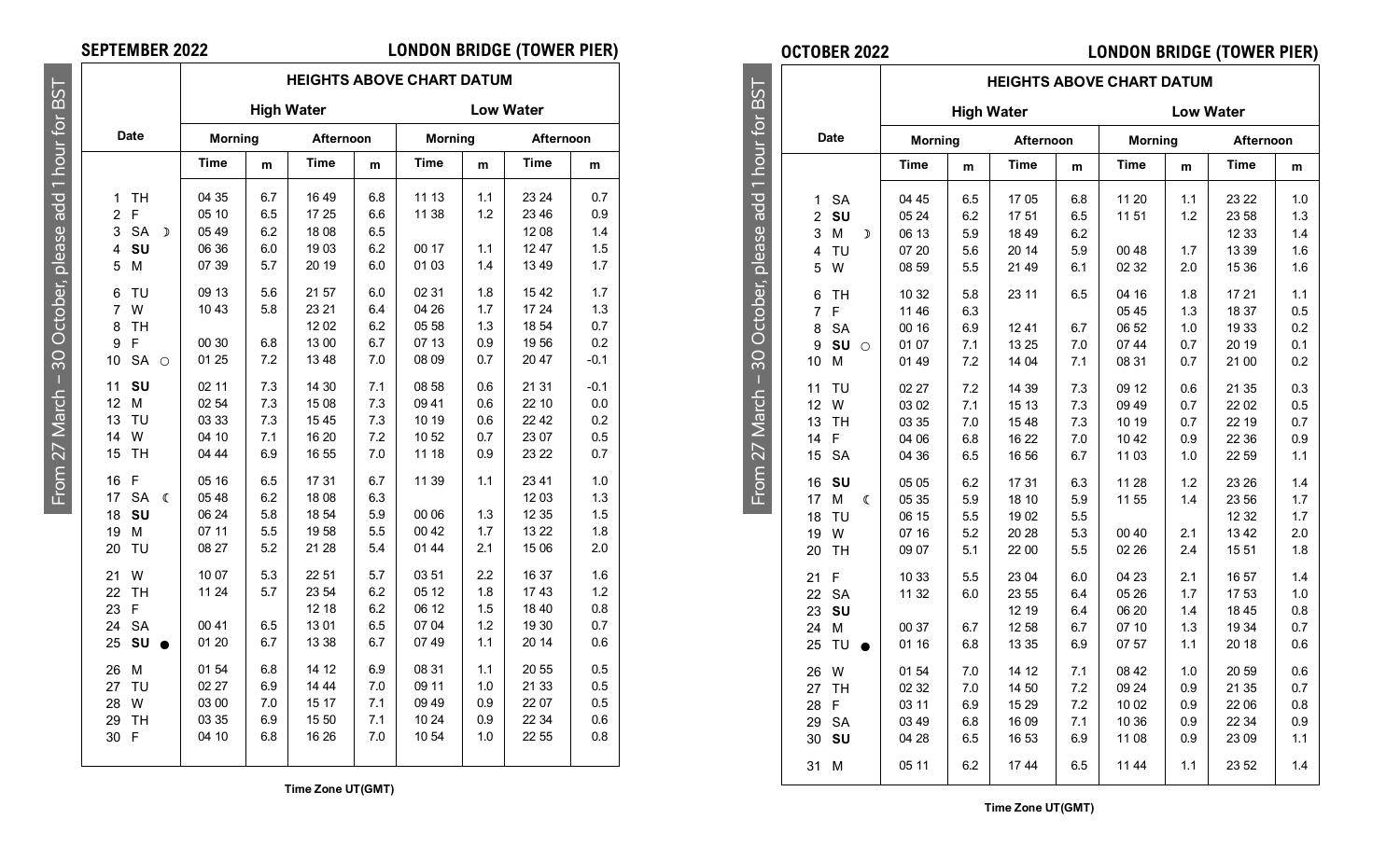From 27 March – 30 October, please add 1 hour for BST

From 27 March -

30 October, please add 1 hour for

 $-55$ 

### **NOVEMBER 2022 LONDON BRIDGE (TOWER PIER)**

### **HEIGHTS ABOVE CHART DATUM**

|  |  |  | UVEIVIDER ZUZZ |  |  |
|--|--|--|----------------|--|--|
|  |  |  |                |  |  |

|                      |                | <b>High Water</b> |                   |     | <b>Low Water</b> |     |           |     |
|----------------------|----------------|-------------------|-------------------|-----|------------------|-----|-----------|-----|
| Date                 | <b>Morning</b> |                   | Afternoon         |     | <b>Morning</b>   |     | Afternoon |     |
|                      | Time           | m                 | Time              | m   | Time             | m   | Time      | m   |
| TU<br>1<br>ъ         | 06 04          | 5.9               | 1848              | 6.2 |                  |     | 12 31     | 1.2 |
| $\overline{a}$<br>W  | 07 16          | 5.6               | 20 12             | 6.1 | 00 52            | 1.8 | 1346      | 1.4 |
| 3<br>TH              | 08 47          | 5.7               | 21 33             | 6.2 | 02 26            | 1.9 | 15 25     | 1.3 |
| F<br>4               | 10 08          | 6.0               | 22 47             | 6.5 | 03 55            | 1.7 | 16 53     | 0.9 |
| <b>SA</b><br>5       | 11 17          | 6.3               | 2351              | 6.8 | 05 14            | 1.4 | 18 05     | 0.6 |
| 6<br>SU              |                |                   | 12 13             | 6.7 | 06 19            | 1.1 | 18 59     | 0.4 |
| $\overline{7}$<br>M  | 00 41          | 6.9               | 1257              | 6.9 | 07 13            | 0.9 | 19 44     | 0.4 |
| 8<br>TU<br>$\bigcap$ | 01 23          | 7.0               | 13 34             | 7.0 | 07 59            | 0.8 | 20 22     | 0.6 |
| W<br>9               | 01 59          | 7.0               | 14 09             | 7.2 | 08 40            | 0.7 | 20 53     | 0.7 |
| TH<br>10             | 02 31          | 6.9               | 14 44             | 7.2 | 09 15            | 0.7 | 21 15     | 0.8 |
| F<br>11              | 03 02          | 6.9               | 15 19             | 7.1 | 09 45            | 0.8 | 21 34     | 0.9 |
| SA<br>12             | 03 33          | 6.7               | 15 54             | 6.9 | 10 10            | 0.9 | 22 00     | 1.0 |
| 13<br>SU             | 04 04          | 6.5               | 16 29             | 6.6 | 10 34            | 1.0 | 22 29     | 1.2 |
| 14<br>M              | 04 34          | 6.3               | 1703              | 6.3 | 11 01            | 1.1 | 22 58     | 1.4 |
| 15<br>TU             | 05 05          | 6.0               | 1741              | 6.0 | 11 30            | 1.3 | 23 29     | 1.6 |
| W<br>16<br>¢         | 05 44          | 5.8               | 18 28             | 5.8 |                  |     | 1203      | 1.4 |
| 17<br>TH             | 06 36          | 5.5               | 19 28             | 5.6 | 00 10            | 1.9 | 12 54     | 1.6 |
| 18<br>F              | 0746           | 5.3               | 20 52             | 5.6 | 01 13            | 2.1 | 14 31     | 1.7 |
| <b>SA</b><br>19      | 09 27          | 5.5               | 22 04             | 5.9 | 02 50            | 2.2 | 15 57     | 1.4 |
| SU<br>20             | 10 35          | 5.9               | 23 01             | 6.3 | 04 14            | 1.9 | 16 57     | 1.1 |
| 21<br>M              | 11 29          | 6.3               | 23 53             | 6.6 | 05 22            | 1.6 | 17 52     | 0.9 |
| 22<br>TU             |                |                   | 12 17             | 6.7 | 06 22            | 1.4 | 1846      | 0.8 |
| 23<br>w              | 00 41          | 6.8               | 1302              | 7.0 | 07 20            | 1.2 | 19 39     | 0.7 |
| 24<br>TH             | 01 26          | 6.9               | 1346              | 7.2 | 08 13            | 1.0 | 20 27     | 0.7 |
| 25<br>F              | 02 11          | 6.9               | 14 30             | 7.3 | 09 01            | 0.9 | 21 11     | 0.8 |
| <b>SA</b><br>26      | 02 55          | 6.9               | 15 15             | 7.3 | 09 46            | 0.7 | 2151      | 0.9 |
| 27<br>SU             | 03 39          | 6.7               | 16 02             | 7.2 | 10 28            | 0.7 | 22 30     | 1.0 |
| 28<br>M              | 04 24          | 6.5               | 16 52             | 7.0 | 11 08            | 0.7 | 23 12     | 1.1 |
| 29<br>TU             | 05 12          | 6.3               | 1746              | 6.7 | 11 50            | 0.8 |           |     |
| 30<br>W<br>D         | 06 06          | 6.1               | 1849              | 6.5 | 00 00            | 1.3 | 12 42     | 0.9 |
|                      |                |                   |                   |     |                  |     |           |     |
|                      |                |                   | Time Zone UT(GMT) |     |                  |     |           |     |

### **HEIGHTS ABOVE CHART DATUM** From 27 March – 30 October, please add 1 hour for BST30 October, please add 1 hour for BST **High Water Low Water Date Morning Afternoon Morning Afternoon Time m Time m Time m Time m** 1 TH | 07 11 | 6.0 | 1958 | 6.4 | 0058 | 1.5 | 1349 | 1.0 2 F | 08 24 | 6.0 | 2107 | 6.4 | 02 09 | 1.6 | 15 00 | 0.9 3 SA 09 34 6.2 22 14 6.5 03 23 1.6 16 08 0.9 4 **SU** 10 39 6.3 23 17 6.6 04 33 1.4 17 15 0.8 5 M | 11 38 | 6.5 | | | | 0539 | 1.2 | 18 14 | 0.8 6 TU | 00 11 | 6.6 | 12 26 | 6.7 | 06 37 | 1.0 | 19 02 | 0.8 7 W | 00 56 | 6.7 | 13 08 | 6.8 | 07 26 | 0.9 | 19 42 | 0.9 8 TH ⊙ | 01 34 | 6.7 | 13 46 | 6.9 | 08 09 | 0.8 | 20 14 | 1.0 9 F 02 08 6.7 14 23 7.0 08 47 0.8 20 42 1.0 10 SA  $\begin{array}{|c|c|c|c|c|c|c|c|c|} \hline \end{array}$  02 40 6.7 | 15 00 | 6.9 | 09 20 | 0.8 | 21 09 | 1.1 From 27 March -11 **SU** 03 13 6.6 15 35 6.8 09 50 0.9 21 40 1.1 12 M | 03 46 | 6.5 | 16 10 | 6.6 | 10 19 | 0.9 | 22 12 | 1.2 13 TU | 04 18 | 6.4 | 16 45 | 6.4 | 10 50 | 1.0 | 22 46 | 1.3 14 W 04 52 6.2 17 22 6.3 11 22 1.1 23 21 1.4 15 TH 05 29 6.1 18 04 6.1 11 55 1.1 23 59 1.616 F C 06 13 5.9 18 52 6.0 12 12 12 35 1.2 17 SA  $\begin{array}{|c|c|c|c|c|c|c|c|} \hline \end{array}$  07 05 | 5.8 | 19 51 | 5.9 | 00 46 | 1.7 | 13 26 | 1.3 18 **SU** 08 10 5.7 21 04 5.9 01 46 1.8 14 32 1.3 19 M 09 33 5.9 22 13 6.1 02 57 1.8 15 51 1.2 20 TU | 10 42 | 6.2 | 23 15 | 6.4 | 04 20 | 1.7 | 17 01 | 1.0 21 W | 11 41 | 6.6 | | | | 0539 | 1.4 | 18 04 | 0.9 22 TH 00 12 6.7 12 36 6.9 06 48 1.1 19 07 0.8 23 F 01 06 6.8 13 28 7.2 07 50 0.9 20 07 0.8 24 SA  $\begin{array}{|c|c|c|c|c|c|c|c|} \hline \end{array}$  0.9 14 19 7.3 08 48 0.7 21 01 0.8 25 **SU** | 02 46 | 6.9 | 15 09 | 7.3 | 09 41 | 0.5 | 21 51 | 0.8 26 M 03 35 6.9 15 59 7.3 10 30 0.4 22 37 0.9 27 TU | 04 22 | 6.8 | 16 49 | 7.2 | 11 16 | 0.3 | 23 20 | 0.9 28 W 05 09 6.7 17 41 7.0 11 59 0.3 29 TH 05 59 6.6 18 35 6.8 00 03 1.0 12 43 0.4 30 F 06 52 6.5 19 33 6.5 00 50 1.2 13 30 0.6 31 SA | 07 51 | 6.4 | 20 32 | 6.4 | 01 42 | 1.3 | 14 22 | 0.8

**DECEMBER 2022 LONDON BRIDGE (TOWER PIER)**

**Time Zone UT(GMT)**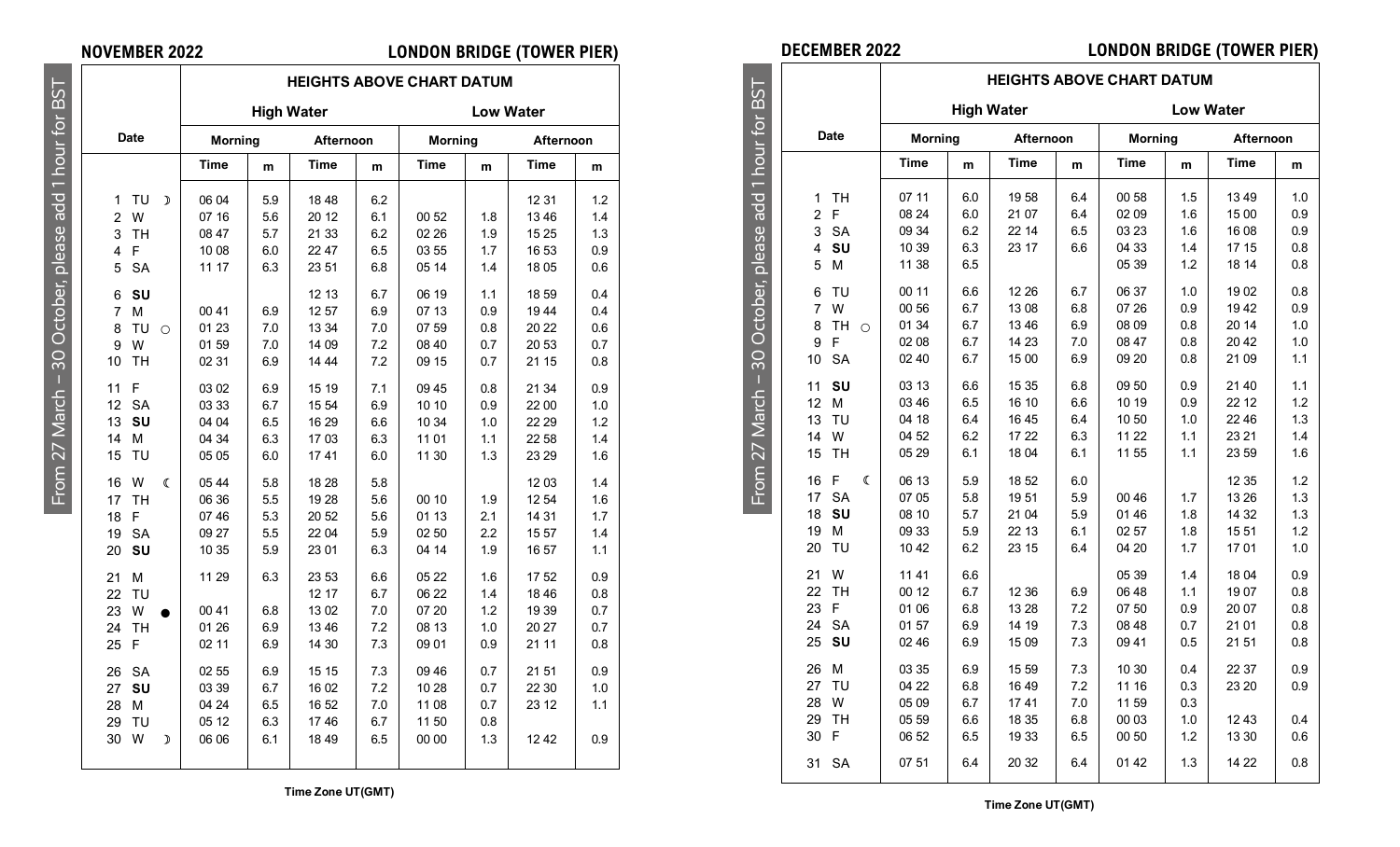|                                                       | <b>FEBRUARY 2023</b>        |                |     |                   |     |                                  |                  | <b>LONDON BRIDGE (TOWER PIER)</b> |     |
|-------------------------------------------------------|-----------------------------|----------------|-----|-------------------|-----|----------------------------------|------------------|-----------------------------------|-----|
|                                                       |                             |                |     |                   |     | <b>HEIGHTS ABOVE CHART DATUM</b> |                  |                                   |     |
| From 27 March - 30 October, please add 1 hour for BST |                             |                |     | <b>High Water</b> |     |                                  | <b>Low Water</b> |                                   |     |
|                                                       | Date                        | <b>Morning</b> |     | Afternoon         |     | <b>Morning</b>                   |                  | Afternoon                         |     |
|                                                       |                             | Time           | m   | Time              | m   | Time                             | m                | Time                              | m   |
|                                                       | W<br>1                      | 10 18          | 6.0 | 23 02             | 5.8 | 04 05                            | 1.6              | 16 32                             | 1.5 |
|                                                       | <b>TH</b><br>$\overline{2}$ | 11 32          | 6.1 |                   |     | 05 18                            | 1.4              | 1743                              | 1.4 |
|                                                       | F<br>3                      | 00 10          | 6.0 | 12 33             | 6.3 | 06 30                            | 1.2              | 18 48                             | 1.3 |
|                                                       | <b>SA</b><br>4              | 01 01          | 6.3 | 13 22             | 6.6 | 07 26                            | 0.9              | 19 39                             | 1.2 |
|                                                       | SU<br>5<br>$\circ$          | 01 44          | 6.5 | 14 03             | 6.7 | 08 12                            | 0.7              | 20 22                             | 1.2 |
|                                                       | 6<br>M                      | 02 21          | 6.6 | 14 39             | 6.7 | 08 53                            | 0.7              | 21 00                             | 1.1 |
|                                                       | TU<br>$\overline{7}$        | 02 54          | 6.7 | 15 10             | 6.7 | 09 30                            | 0.6              | 21 34                             | 1.1 |
|                                                       | W<br>8                      | 03 24          | 6.7 | 15 39             | 6.8 | 10 04                            | 0.5              | 22 07                             | 1.0 |
|                                                       | <b>TH</b><br>9              | 03 53          | 6.7 | 16 09             | 6.8 | 10 36                            | 0.5              | 22 39                             | 1.0 |
|                                                       | F<br>10                     | 04 23          | 6.7 | 1640              | 6.7 | 11 04                            | 0.6              | 23 08                             | 1.1 |
|                                                       | <b>SA</b><br>11             | 04 53          | 6.6 | 17 14             | 6.5 | 11 27                            | 0.7              | 23 34                             | 1.2 |
|                                                       | 12<br>SU                    | 05 26          | 6.5 | 1750              | 6.3 | 1149                             | 0.8              |                                   |     |
|                                                       | 13<br>M<br>€                | 06 04          | 6.4 | 18 32             | 6.1 | 00 02                            | 1.3              | 12 17                             | 0.9 |
|                                                       | 14<br>TU                    | 06 51          | 6.3 | 19 24             | 5.9 | 00 38                            | 1.4              | 12 56                             | 1.0 |
|                                                       | 15<br>W                     | 07 51          | 6.1 | 2042              | 5.7 | 01 28                            | 1.6              | 13 53                             | 1.3 |
|                                                       | TH<br>16                    | 09 21          | 6.0 | 22 13             | 5.8 | 02 43                            | 1.7              | 15 43                             | 1.6 |
|                                                       | 17<br>F                     | 10 50          | 6.2 | 23 34             | 6.1 | 04 41                            | 1.6              | 17 18                             | 1.4 |
|                                                       | <b>SA</b><br>18             |                |     | 12 06             | 6.6 | 06 12                            | 1.2              | 18 43                             | 1.1 |
|                                                       | SU<br>19                    | 00 42          | 6.5 | 13 08             | 7.0 | 07 37                            | 0.7              | 19 55                             | 0.8 |
|                                                       | M<br>20                     | 01 38          | 6.8 | 14 01             | 7.3 | 08 38                            | 0.2              | 20 51                             | 0.6 |
|                                                       | TU<br>21                    | 02 25          | 7.0 | 14 49             | 7.4 | 09 29                            | $-0.1$           | 21 39                             | 0.5 |
|                                                       | 22<br>W                     | 03 09          | 7.2 | 15 33             | 7.5 | 10 13                            | $-0.3$           | 22 22                             | 0.4 |
|                                                       | <b>TH</b><br>23             | 03 50          | 7.4 | 16 16             | 7.4 | 10 52                            | $-0.2$           | 22 59                             | 0.5 |
|                                                       | F<br>24                     | 04 29          | 7.4 | 16 56             | 7.1 | 11 25                            | 0.0              | 23 32                             | 0.6 |
|                                                       | <b>SA</b><br>25             | 05 08          | 7.2 | 17 35             | 6.8 | 1150                             | 0.3              |                                   |     |
|                                                       | SU<br>26                    | 05 47          | 6.9 | 18 14             | 6.4 | 00 00                            | 0.8              | 12 11                             | 0.6 |
|                                                       | 27<br>M<br>ъ                | 06 28          | 6.6 | 18 55             | 6.1 | 00 28                            | 1.1              | 12 36                             | 1.0 |
|                                                       | TU<br>28                    | 07 16          | 6.2 | 1944              | 5.7 | 01 00                            | 1.3              | 13 13                             | 1.4 |

**Time Zone UT(GMT)**

**JANUARY 2023 LONDON BRIDGE (TOWER PIER)**

**HEIGHTS ABOVE CHART DATUM High Water Low Water**

|                         | Date      |         | Morning |     | Afternoon |     | <b>Morning</b> |        | Afternoon |     |
|-------------------------|-----------|---------|---------|-----|-----------|-----|----------------|--------|-----------|-----|
|                         |           |         | Time    | m   | Time      | m   | Time           | m      | Time      | m   |
| 1                       | SU        |         | 08 53   | 6.3 | 21 32     | 6.3 | 02 42          | 1.5    | 15 19     | 0.9 |
| $\overline{2}$          | M         |         | 09 55   | 6.3 | 22 35     | 6.2 | 03 47          | 1.5    | 16 17     | 1.1 |
| 3                       | TU        |         | 10 58   | 6.3 | 23 38     | 6.3 | 04 53          | 1.4    | 17 17     | 1.1 |
| $\overline{\mathbf{4}}$ | W         |         | 11 58   | 6.4 |           |     | 05 58          | 1.2    | 18 17     | 1.2 |
| 5                       | TН        |         | 00 31   | 6.4 | 12 48     | 6.6 | 06 56          | 1.0    | 1909      | 1.1 |
| 6                       | F         | $\circ$ | 01 17   | 6.5 | 13 33     | 6.7 | 07 46          | 0.9    | 1953      | 1.1 |
| $\overline{7}$          | <b>SA</b> |         | 01 56   | 6.5 | 14 14     | 6.7 | 08 29          | 0.8    | 20 31     | 1.1 |
| 8                       | SU        |         | 02 32   | 6.6 | 14 51     | 6.7 | 09 07          | 0.8    | 21 05     | 1.2 |
| 9                       | M         |         | 03 06   | 6.6 | 15 25     | 6.7 | 09 43          | 0.8    | 21 37     | 1.2 |
| 10                      | TU        |         | 03 37   | 6.6 | 15 57     | 6.7 | 10 16          | 0.7    | 22 11     | 1.2 |
| 11                      | W         |         | 04 09   | 6.5 | 16 30     | 6.6 | 10 48          | 0.7    | 22 45     | 1.2 |
| 12                      | <b>TH</b> |         | 04 41   | 6.5 | 17 04     | 6.5 | 11 19          | 0.8    | 23 18     | 1.2 |
| 13                      | F         |         | 05 14   | 6.4 | 1740      | 6.4 | 11 46          | 0.8    | 2349      | 1.3 |
| 14                      | <b>SA</b> |         | 05 51   | 6.3 | 18 20     | 6.2 |                |        | 12 14     | 0.9 |
| 15                      | SU        | C       | 06 33   | 6.2 | 19 07     | 6.1 | 00 24          | 1.4    | 1249      | 1.0 |
| 16                      | M         |         | 07 23   | 6.1 | 20 07     | 5.9 | 01 07          | 1.5    | 13 36     | 1.1 |
| 17                      | TU        |         | 08 30   | 6.0 | 21 27     | 5.9 | 02 05          | 1.7    | 1441      | 1.2 |
| 18                      | W         |         | 09 57   | 6.1 | 22 41     | 6.1 | 03 24          | 1.7    | 16 16     | 1.3 |
| 19                      | <b>TH</b> |         | 11 12   | 6.4 | 23 50     | 6.4 | 05 04          | 1.5    | 17 35     | 1.1 |
| 20                      | F         |         |         |     | 12 17     | 6.8 | 06 23          | 1.1    | 1848      | 1.0 |
| 21                      | <b>SA</b> |         | 00 52   | 6.6 | 13 16     | 7.1 | 07 38          | 0.8    | 1959      | 0.9 |
| 22                      | SU        |         | 01 47   | 6.8 | 14 11     | 7.3 | 08 43          | 0.5    | 20 59     | 0.8 |
| 23                      | M         |         | 02 38   | 7.0 | 15 02     | 7.4 | 09 39          | 0.2    | 2151      | 0.7 |
| 24                      | TU        |         | 03 26   | 7.1 | 15 50     | 7.5 | 10 28          | 0.0    | 22 36     | 0.6 |
| 25                      | W         |         | 04 11   | 7.1 | 16 37     | 7.4 | 11 11          | $-0.1$ | 23 16     | 0.6 |
| 26                      | TH        |         | 04 54   | 7.1 | 17 23     | 7.2 | 11 49          | 0.0    | 23 53     | 0.7 |
| 27                      | F         |         | 05 37   | 7.0 | 18 09     | 6.9 |                |        | 12 23     | 0.2 |
| 28                      | <b>SA</b> | D       | 06 22   | 6.8 | 18 57     | 6.5 | 00 29          | 0.9    | 12 55     | 0.5 |
| 29                      | SU        |         | 07 10   | 6.6 | 1947      | 6.2 | 01 07          | 1.2    | 13 32     | 0.8 |
| 30                      | М         |         | 08 04   | 6.3 | 20 42     | 6.0 | 01 52          | 1.4    | 14 20     | 1.1 |
| 31                      | TU        |         | 09 07   | 6.1 | 21 45     | 5.8 | 02 53          | 1.6    | 15 23     | 1.4 |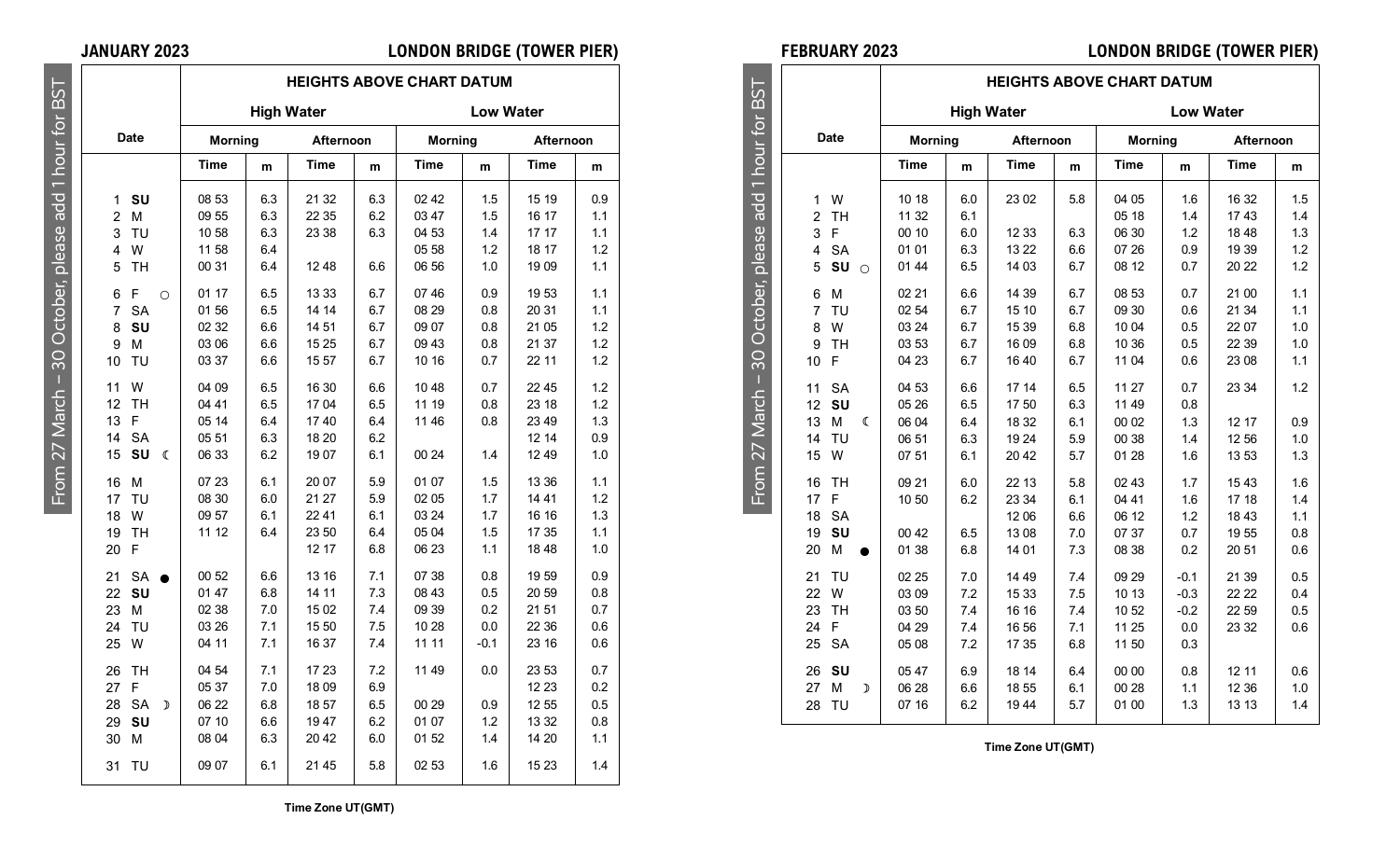|                            | <b>APRIL 2023</b>    |                |                   |                |            |                                  |            | <b>LONDON BRIDGE (TOWER PIER)</b> |            |
|----------------------------|----------------------|----------------|-------------------|----------------|------------|----------------------------------|------------|-----------------------------------|------------|
|                            |                      |                |                   |                |            | <b>HEIGHTS ABOVE CHART DATUM</b> |            |                                   |            |
| for $BS$                   |                      |                | <b>High Water</b> |                |            |                                  |            | <b>Low Water</b>                  |            |
|                            | Date                 | Mornina        |                   | Afternoon      |            | Mornina                          |            | Afternoon                         |            |
|                            |                      | Time           | m                 | Time           | m          | Time                             | m          | Time                              | m          |
| October, please add 1 hour | <b>SA</b><br>1       | 10 25          | 5.5               | 22 59          | 5.5        | 04 04                            | 1.7        | 1643                              | 1.9        |
|                            | $\overline{2}$<br>SU | 11 36          | 5.9               |                |            | 05 17                            | 1.3        | 1749                              | 1.6        |
|                            | 3<br>M<br>TU         | 00 00<br>00 45 | 6.0<br>6.3        | 12 27<br>13 07 | 6.3<br>6.5 | 06 17<br>07 09                   | 1.0<br>0.8 | 1843<br>19 29                     | 1.3<br>1.2 |
|                            | 4<br>5<br>W          | 01 23          | 6.6               | 13 41          | 6.6        | 07 53                            | 0.7        | 20 11                             | 1.1        |
|                            | TH<br>6<br>$\circ$   | 01 57          | 6.7               | 14 11          | 6.7        | 08 32                            | 0.6        | 20 50                             | 1.0        |
|                            | $\overline{7}$<br>F  | 02 28          | 6.9               | 14 43          | 6.8        | 09 09                            | 0.5        | 21 27                             | 0.9        |
|                            | 8<br><b>SA</b>       | 03 00          | 7.0               | 15 16          | 6.8        | 09 42                            | 0.5        | 2202                              | 0.9        |
|                            | SU<br>9              | 03 33          | 7.0               | 15 50          | 6.8        | 10 10                            | 0.6        | 22 33                             | 0.9        |
| 30                         | M<br>10              | 04 07          | 7.0               | 16 25          | 6.6        | 10 34                            | 0.7        | 23 00                             | 1.0        |
|                            | TU<br>11             | 04 44          | 6.8               | 17 02          | 6.3        | 11 01                            | 0.8        | 23 29                             | 1.0        |
|                            | 12<br>W              | 05 27          | 6.6               | 1745           | 6.0        | 11 35                            | 1.0        |                                   |            |
|                            | 13<br><b>TH</b><br>€ | 06 19          | 6.3               | 18 43          | 5.7        | 00 06                            | 1.1        | 12 20                             | 1.3        |
|                            | F<br>14              | 07 29          | 6.0               | 20 05          | 5.5        | 00 58                            | 1.3        | 13 29                             | 1.7        |
| From 27 March              | 15<br><b>SA</b>      | 09 01          | 6.0               | 21 40          | 5.7        | 02 29                            | 1.5        | 15 22                             | 1.8        |
|                            | <b>SU</b><br>16      | 10 25          | 6.2               | 23 02          | 6.1        | 04 18                            | 1.2        | 16 51                             | 1.4        |
|                            | 17<br>M              | 11 38          | 6.6               |                |            | 05 53                            | 0.8        | 18 11                             | 1.1        |
|                            | 18<br>TU             | 00 06          | 6.5               | 12 36          | 6.9        | 07 00                            | 0.3        | 19 13                             | 0.8        |
|                            | W<br>19              | 00 56          | 6.9               | 13 23          | 7.1        | 07 51                            | 0.1        | 20 04                             | 0.6        |
|                            | <b>TH</b><br>20      | 01 38          | 7.1               | 14 03          | 7.1        | 08 35                            | 0.1        | 2049                              | 0.6        |
|                            | F<br>21              | 02 16          | 7.3               | 14 41          | 7.1        | 09 14                            | 0.2        | 21 29                             | 0.5        |
|                            | 22<br><b>SA</b>      | 02 53          | 7.4               | 15 17          | 7.1        | 09 46                            | 0.4        | 22 04                             | 0.5        |
|                            | SU<br>23             | 03 31          | 7.4               | 15 52          | 6.9        | 10 08                            | 0.6        | 22 33                             | 0.6        |
|                            | M<br>24              | 04 08          | 7.2               | 16 25          | 6.6        | 10 24                            | 0.8        | 22 55                             | 0.8        |
|                            | TU<br>25             | 04 46          | 6.8               | 16 57          | 6.3        | 10 49                            | 1.0        | 23 20                             | 1.0        |
|                            | 26<br>W              | 05 23          | 6.4               | 17 30          | 6.0        | 11 19                            | 1.2        | 23 51                             | 1.2        |
|                            | 27<br>TH<br>r        | 06 03          | 6.0               | 18 09          | 5.7        | 11 53                            | 1.5        |                                   |            |
|                            | F<br>28              | 06 53          | 5.6               | 19 04          | 5.4        | 00 29                            | 1.4        | 12 39                             | 1.9        |
|                            | <b>SA</b><br>29      | 08 07          | 5.4               | 20 34          | 5.2        | 01 32                            | 1.7        | 14 00                             | 2.2        |
|                            | <b>SU</b><br>30      | 09 33          | 5.5               | 22 03          | 5.4        | 03 14                            | 1.7        | 1545                              | 2.1        |
|                            |                      |                |                   |                |            |                                  |            |                                   |            |

**Time Zone UT(GMT)**

**MARCH 2023 LONDON BRIDGE (TOWER PIER)**

|                |               |         | <b>HEIGHTS ABOVE CHART DATUM</b> |                   |     |         |        |                  |     |  |  |
|----------------|---------------|---------|----------------------------------|-------------------|-----|---------|--------|------------------|-----|--|--|
|                |               |         |                                  | <b>High Water</b> |     |         |        | <b>Low Water</b> |     |  |  |
|                | Date          | Mornina |                                  | Afternoon         |     | Morning |        | Afternoon        |     |  |  |
|                |               | Time    | m                                | Time              | m   | Time    | m      | Time             | m   |  |  |
| 1              | w             | 08 18   | 5.8                              | 20 49             | 5.4 | 01 49   | 1.6    | 14 18            | 1.8 |  |  |
| $\overline{2}$ | <b>TH</b>     | 09 38   | 5.6                              | 22 19             | 5.4 | 03 16   | 1.8    | 15 54            | 1.9 |  |  |
| 3              | F             | 11 05   | 5.8                              | 23 43             | 5.7 | 04 42   | 1.6    | 17 17            | 1.7 |  |  |
| 4              | <b>SA</b>     |         |                                  | 12 12             | 6.1 | 05 58   | 1.3    | 18 25            | 1.4 |  |  |
| 5              | SU            | 00 37   | 6.1                              | 13 01             | 6.4 | 07 00   | 0.9    | 19 17            | 1.2 |  |  |
| 6              | M             | 01 20   | 6.4                              | 1341              | 6.6 | 0747    | 0.7    | 20 01            | 1.1 |  |  |
| $\overline{7}$ | TU<br>$\circ$ | 01 58   | 6.6                              | 14 15             | 6.7 | 08 28   | 0.6    | 2041             | 1.1 |  |  |
| 8              | W             | 02.30   | 6.7                              | 14 45             | 6.7 | 09.06   | 0.5    | 21 17            | 1.0 |  |  |
| 9              | <b>TH</b>     | 03 00   | 6.8                              | 15 13             | 6.8 | 09 40   | 0.5    | 2151             | 0.9 |  |  |
| 10             | F             | 03 29   | 6.9                              | 1543              | 6.8 | 10 13   | 0.5    | 22 24            | 0.9 |  |  |
| 11             | <b>SA</b>     | 03 58   | 6.9                              | 16 14             | 6.7 | 10 40   | 0.5    | 22 52            | 1.0 |  |  |
| 12             | SU            | 04 29   | 6.8                              | 16 47             | 6.6 | 11 01   | 0.7    | 23 16            | 1.1 |  |  |
| 13             | M             | 05 03   | 6.7                              | 17 23             | 6.3 | 11 22   | 0.8    | 2343             | 1.2 |  |  |
| 14             | TU            | 05 41   | 6.6                              | 18 03             | 6.1 | 11 51   | 0.9    |                  |     |  |  |
| 15             | W<br>C        | 06 29   | 6.3                              | 18 56             | 5.8 | 00 17   | 1.3    | 12 29            | 1.2 |  |  |
| 16             | <b>TH</b>     | 07 32   | 6.0                              | 20 14             | 5.5 | 01 05   | 1.5    | 13 28            | 1.6 |  |  |
| 17             | F             | 09 06   | 5.8                              | 21 54             | 5.6 | 02 23   | 1.7    | 1531             | 1.8 |  |  |
| 18             | <b>SA</b>     | 10 38   | 6.1                              | 23 22             | 6.0 | 04 28   | 1.5    | 1708             | 1.5 |  |  |
| 19             | SU            | 11 57   | 6.6                              |                   |     | 06 12   | 1.0    | 18 35            | 1.1 |  |  |
| 20             | M             | 00 29   | 6.5                              | 12 56             | 7.0 | 07 26   | 0.4    | 1940             | 0.8 |  |  |
| 21             | TU            | 01 21   | 6.9                              | 1345              | 7.2 | 08 20   | 0.0    | 20 32            | 0.6 |  |  |
| 22             | W             | 02 05   | 7.1                              | 14 29             | 7.3 | 09 07   | $-0.1$ | 21 17            | 0.5 |  |  |
| 23             | <b>TH</b>     | 02 45   | 7.3                              | 15 09             | 7.3 | 09 47   | $-0.1$ | 2158             | 0.4 |  |  |
| 24             | F             | 03 23   | 7.5                              | 15 48             | 7.2 | 10 23   | 0.0    | 22 34            | 0.5 |  |  |
| 25             | <b>SA</b>     | 04 00   | 7.4                              | 16 24             | 7.0 | 10 50   | 0.3    | 23 04            | 0.6 |  |  |
| 26             | SU            | 04 37   | 7.3                              | 16 59             | 6.7 | 11 09   | 0.6    | 23 28            | 0.8 |  |  |
| 27             | M             | 05 14   | 6.9                              | 17 32             | 6.3 | 11 26   | 0.8    | 23 51            | 1.0 |  |  |
| 28             | TU            | 05 52   | 6.5                              | 18 08             | 6.0 | 11 52   | 1.1    |                  |     |  |  |
| 29             | W<br>D        | 06 36   | 6.1                              | 18 51             | 5.6 | 00 21   | 1.3    | 12 26            | 1.5 |  |  |
| 30             | <b>TH</b>     | 07 33   | 5.6                              | 1954              | 5.3 | 01 03   | 1.6    | 13 20            | 1.9 |  |  |
| 31             | F             | 08 57   | 5.4                              | 21 30             | 5.2 | 02 19   | 1.8    | 15 08            | 2.2 |  |  |

**Time Zone UT(GMT)**

From 27 March – 30 October, please add 1 hour for BST

From 27 March -

30 October, please add 1 hour for BST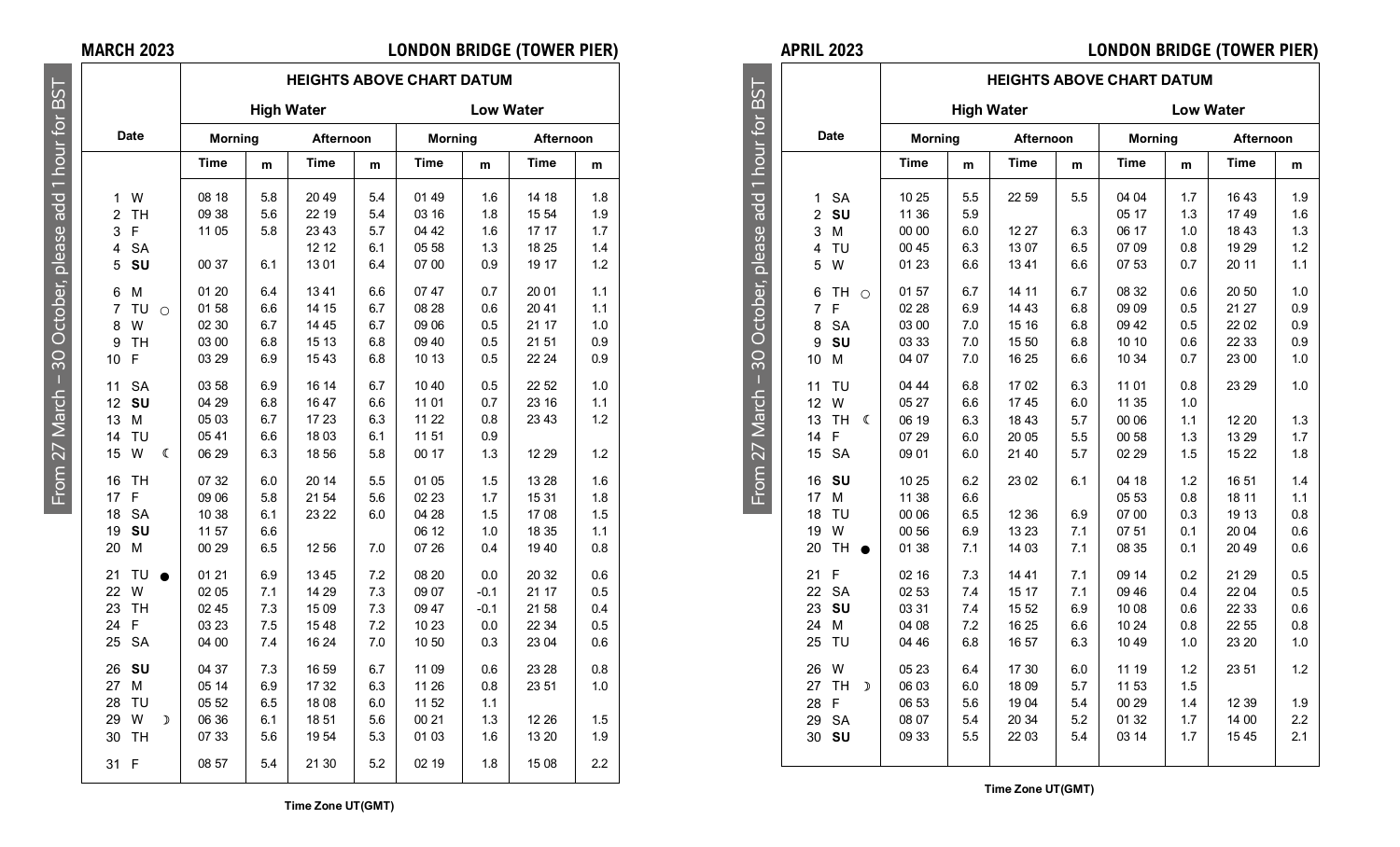

### **LONDON BRIDGE (TOWER PIER)**

**British Summer Time:** 

**01:00 27 March 2022 – 02:00 30 October 2022** 

## **01:00 26 March 2023 – 02:00 29 October 2023**

River water has a marked effect on tidal levels in the river Thames, especially in the upper reaches. The levels are given for a mean flow of 18 cumecs at Teddington Weir. Flows of 650 cumecs have been recorded and, for the latter figure, levels at London Bridge will be approximately 0.3m higher than predictions. The effect decreases down the river and is not noticeable at Southend. Similarly, abnormally low flows can be expected to reduce tidal levels. When the Thames Flood Barrier is closed, levels upstream of the Barrier will be markedly different from predictions.